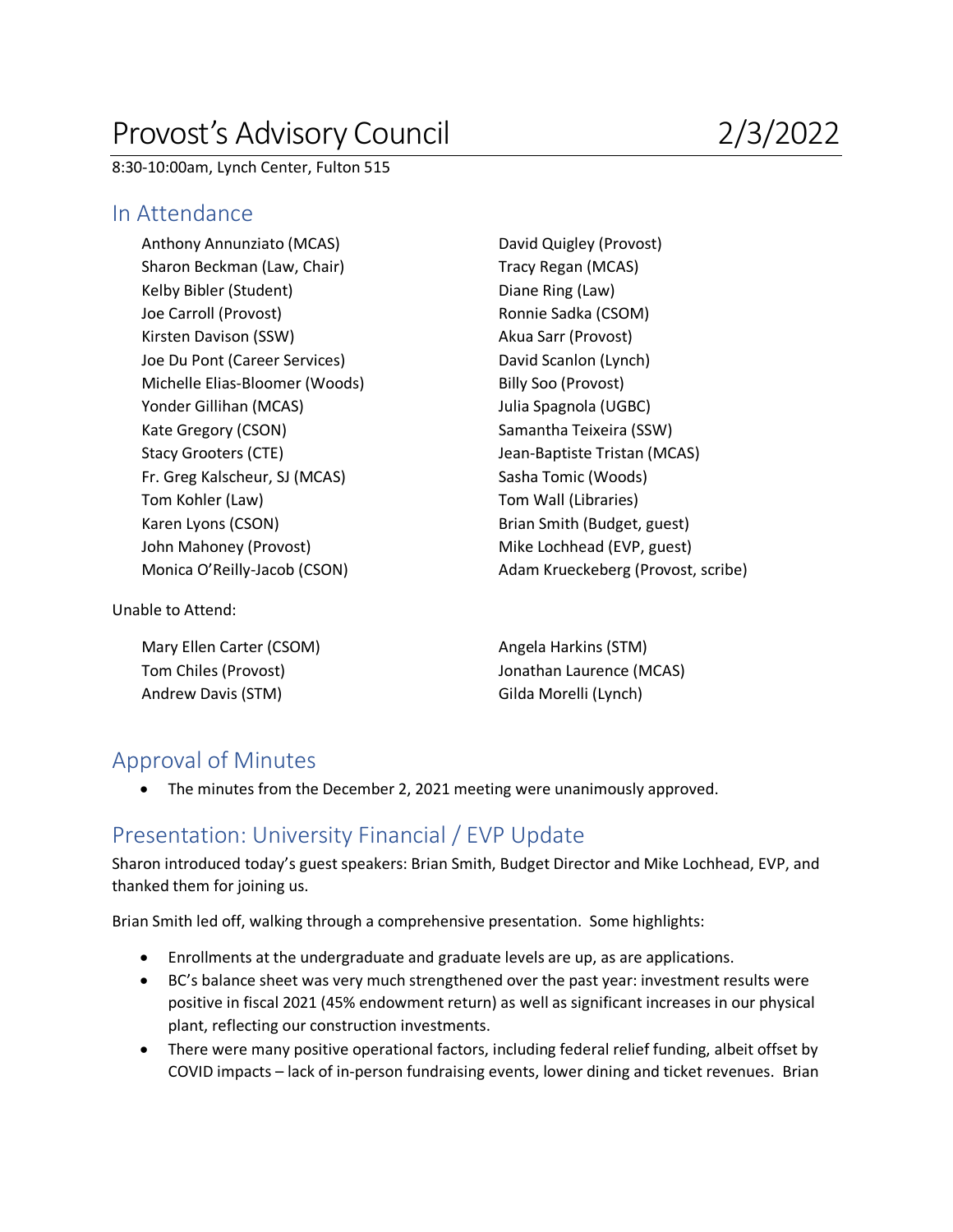pointed out the tuition-dependent nature of BC's revenues and reviewed auxiliary income in greater detail. Salaries and financial aid remain the two largest expense categories.

- Brian reviewed endowment operations: increases stemming from gifts balanced by reductions from the annual payout to operations, as well as market action which can provide either positive or negative results. Returns have averaged just over 10% annually for the past 20 years, which is better than the majority of our peers. Historically, our progress from \$5M in 1972 to \$3.8B today has been primarily driven by capital campaigns. Although we've done very well, we lag behind many of the other schools that are need blind and meet full need.
- Brian reviewed the University's long-range financial planning framework, and related how our disciplined approach has allowed us to maintain our performance – including maintaining our need-blind policy – even through financial and other crises.
- Noted the relationship between the cost of building new facilities and the long-term impact on the operating budget: the rule of thumb for debt-funded buildings is 10% of the cost of the building added to the annual operating budget. 5% is cost of debt, 3% is depreciation, and 2% is ongoing maintenance.
- Questions from the group:
	- $\circ$  The US is at a higher inflation rate than usual how will that affect the University, and how will it affect faculty?
		- § Brian we're monitoring inflation indices and forecasts. Given our tuition dependency, we have limited leverage: we're largely constrained by our structure. However, we're committed to ensuring our resources are sufficient to absorb inflationary pressure in operations and construction. HR is surveying peer schools locally and nationally to ensure we're building a budget that is sustainable but also competitive.
		- David: this is a huge question being discussed at schools across the country. Unlike most of our peer (Jesuit) schools, we have not suspended retirement contributions; we're trying to figure out what we can do with limited tuition increase, and how we can use it most effectively. We'll likely try to address it through a multi-year approach to spread out the impact.
	- $\circ$  Given our strong financial returns, will we be investing in IT infrastructure, particularly with regard to IT support (the TC's have large caseloads, and service levels have dropped off in some areas) and grant management infrastructure, which is still very "pencil and paper"?
		- § Mike yes, we have an ongoing ITS investment budget in place, and have a process to evaluate requests as they arise each year. We are actually working on a first-phase of grant management software right now. On the TC question, this is new information, and we'd be happy to have that conversation with ITS and HR, but are also challenged by the very competitive hiring environment for technology professionals right now.
		- § David grant management is at the top of the academic list for additional technology investments. The VPR office has evaluated a number of possible solutions and we hope move forward over the next few semesters.
	- $\circ$  What plans, if any, do we have to become less tuition dependent over time?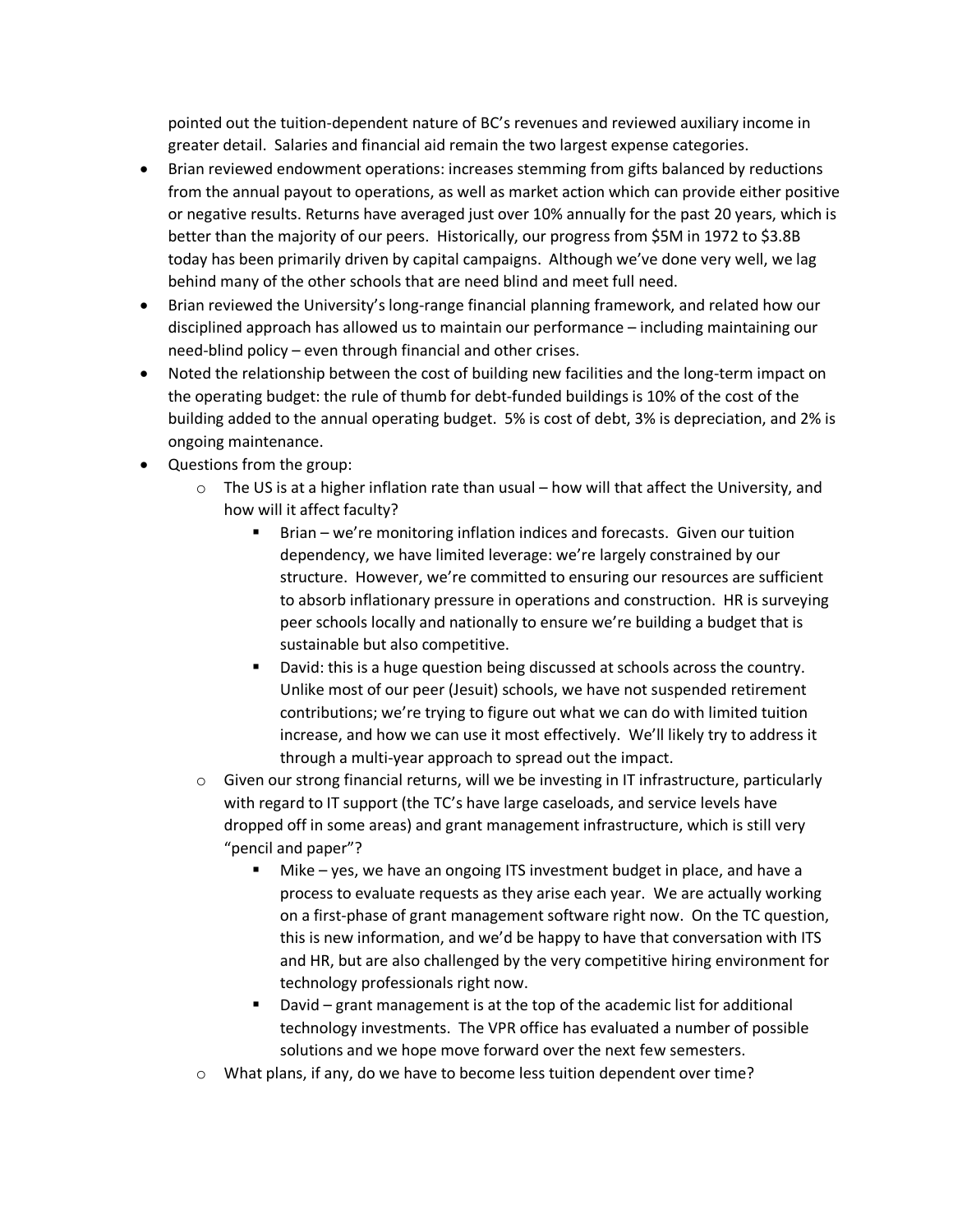- § Brian we've made some significant investments in online education, and are thinking about new sources of revenue as well.
- Mike the best lever we have is our capital campaigns. We're about a halfcentury behind our peers in capital growth; however, our approach is yielding benefits (if slowly) – from a stable 10% over the past decade, the endowment is expected to provide 12-14% of our budget over the next few years based on our recent strong returns.

Following the budget questions, Mike Lochhead presented an update on our current capital planning and facility construction projects.

- Mike introduced the Institutional Master Plan (IMP), which is a City of Boston requirement for any capital work done within city limits. He pointed out some changes from the 2009 plan: for example, the Fish Field House replacing a planned expansion of the Beacon Street garage, as well as changes in scope to the Connell Rec Center. The current extension of our plan will expire in October 2024; we are starting a process to file a new plan that could provide a framework for the rest of this decade.
- The Brookline campus is about 50 acres and over 300,000 square feet of buildings, most of which are in poor condition. We are evaluating construction and remediation work required for the planned Messina College program to be housed there.
- Other projects reviewed:
	- $\circ$  Robsham Student Pavilion 65-70,000 square feet of space. Three primary tenants include a chapel, a new café (likely replacing the CoRo café,) and a "living room" student study, social, and formation space. It will also house the Pine Manor Institute, the Thea Bowman AHANA and Intercultural Center, the Women's Center, the Office of Student Involvement, and many student clubs and orgs. Crucially, the building will provide an ADA accessible path from middle to upper campus. We are currently hoping to complete construction by 2024.
	- $\circ$  Robsham Theater Expansion 30,000+ square foot expansion behind the current structure providing additional offices, study, and arts space.
	- $\circ$  Long term, we're looking to put a new academic building on the current McElroy site. Demolition of McElroy requires a new dining facility to be built first, which will likely go on the current Carney site. Thus, our current focus is emptying Carney to prepare for this series of exciting projects.
	- $\circ$  Mike also touched briefly on additional projects: Bapst library exterior, O'Neill library 5<sup>th</sup> floor student study spaces, McElroy dining upgrades, 245 Beacon, Hoag basketball pavilion, the Ricci Institute on Brighton.
- Brookline campus
	- $\circ$  The facilities include 516 beds, but in a layout not ideal for community development. We are currently focused on some light renovations to bring them up closer to BC's typical housing standard, but in parallel we are beginning design of a new 200-bed residence hall to support Messina College's future needs.
- While the list of projects above will probably consume the majority of our financial capacity over the next decade, we are also considering improvements to housing (Mods and Walsh, possible Brighton campus location, driven primarily by the City of Boston's mandate), the need for high-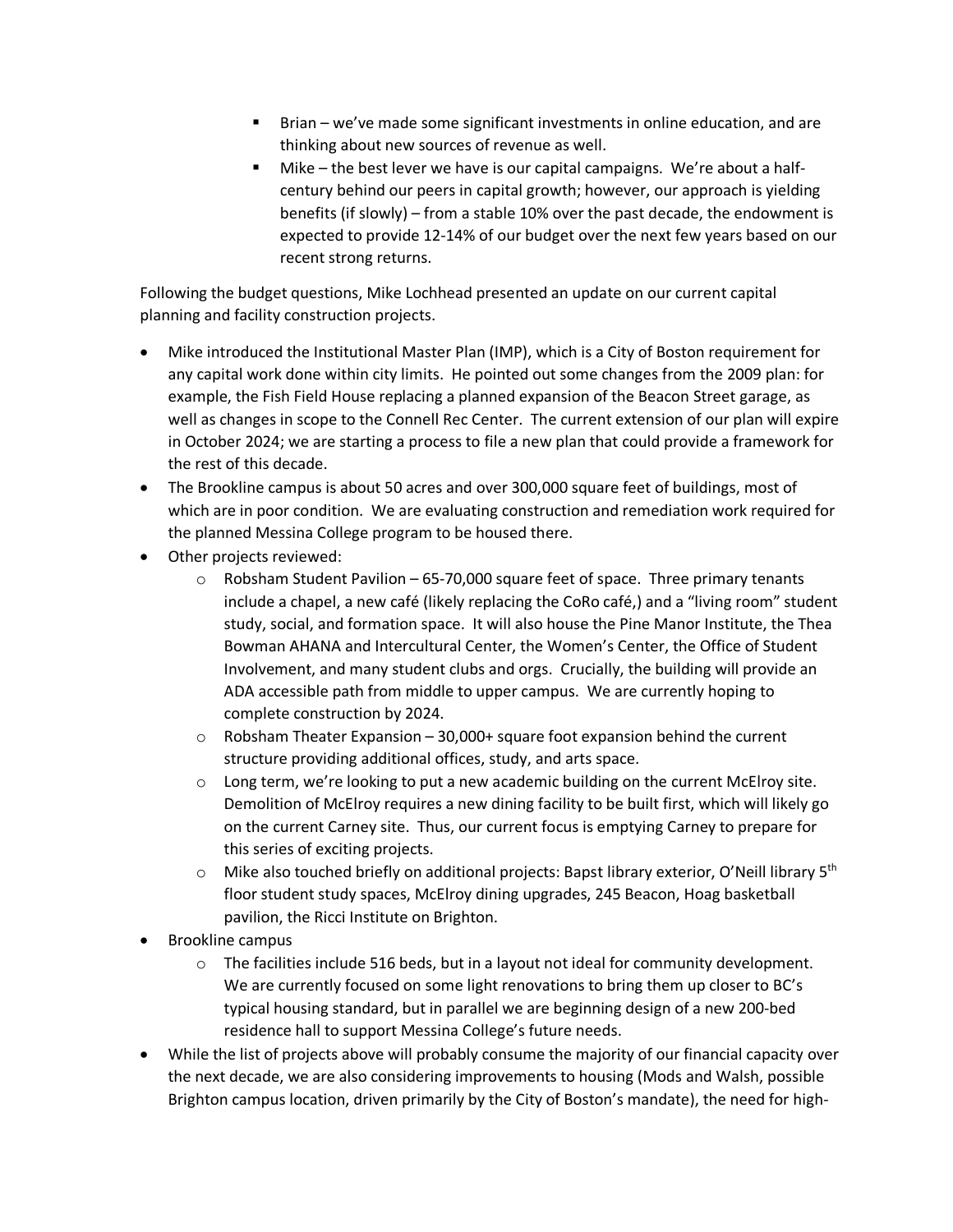density library storage, a new facility for Catholic Religious Archive holdings, and others. Our ongoing investment in stabilizing, maintaining, and improving Eagle Apps also requires capital investments.

- Questions from the group
	- o Will there be a place for faculty to gather socially on campus?
		- Mike although we don't want to put a lot of money into McElroy (given its limited remaining life) it probably makes sense to make some improvements to the faculty dining room now, then consider how we achieve this need in the planned dining renovation on the current Carney site – the planning team would be happy to collaborate on that.
		- David we're still a couple of years away from locking down the programming for the new dining on the Carney site – perhaps this would be a good topic for this group to discuss, and we'll want to do some peer research as well to find out what has (and has not) worked elsewhere.
- Can you say a little more about the IMP process? How constraining is the plan, once it's in place, given the way our needs change over time, and the complexity of our situation?
	- $\circ$  Mike our flexibility within the plan depends heavily on the political leadership environment in Boston. Overall, we have more flexibility in Newton and Brookline, because those cities review each project on an individual basis. The bigger constraint for us is financial – there's only so much capacity we have over the next 10 years. The city is the one pushing us to put residence halls on the top of our list, which is why it's a top priority for the planning process.
	- o David we need to make sure the choices we're making are ones that serve us well for the next ten years, and which don't constrain our flexibility to adapt to changing conditions in 2030-2040 and beyond.

David thanked Brian and Mike for their presentations and candor.

#### Provost's Report

- Hiring: we're back to a much more normal hiring cycle, and we're seeing excellent results so far. We are deep in the Law Dean search, with an excellent set of candidates. Tom Stegman will be stepping down as Dean of STM at the end of the year; an interview committee has been formed, and a selection process will be run in collaboration with the Jesuit Conference of Canada and the United States.
- Admissions: at the undergraduate level, we've seen a historically high level of applicants at both the ED and regular levels, with very significant growth (38%) continuing in our ED application pool. Graduate and professional schools have been seeing a bit of fluctuation, but show continuing strength overall, despite the waning pandemic impact.
- COVID: BC has maintained a number of approaches so far this semester: arrival and ongoing testing has continued at a high level using PCR tests despite a more general move across higher education towards rapid antigen tests. We've also continued to isolate students who test positive in separate spaces (on the Brookline campus) as well rather than following the trend among many peers of "in-place" isolation. Our indoor masking mandate has lapsed, but individuals are welcome to continue to mask as they are comfortable. We note that the Boston